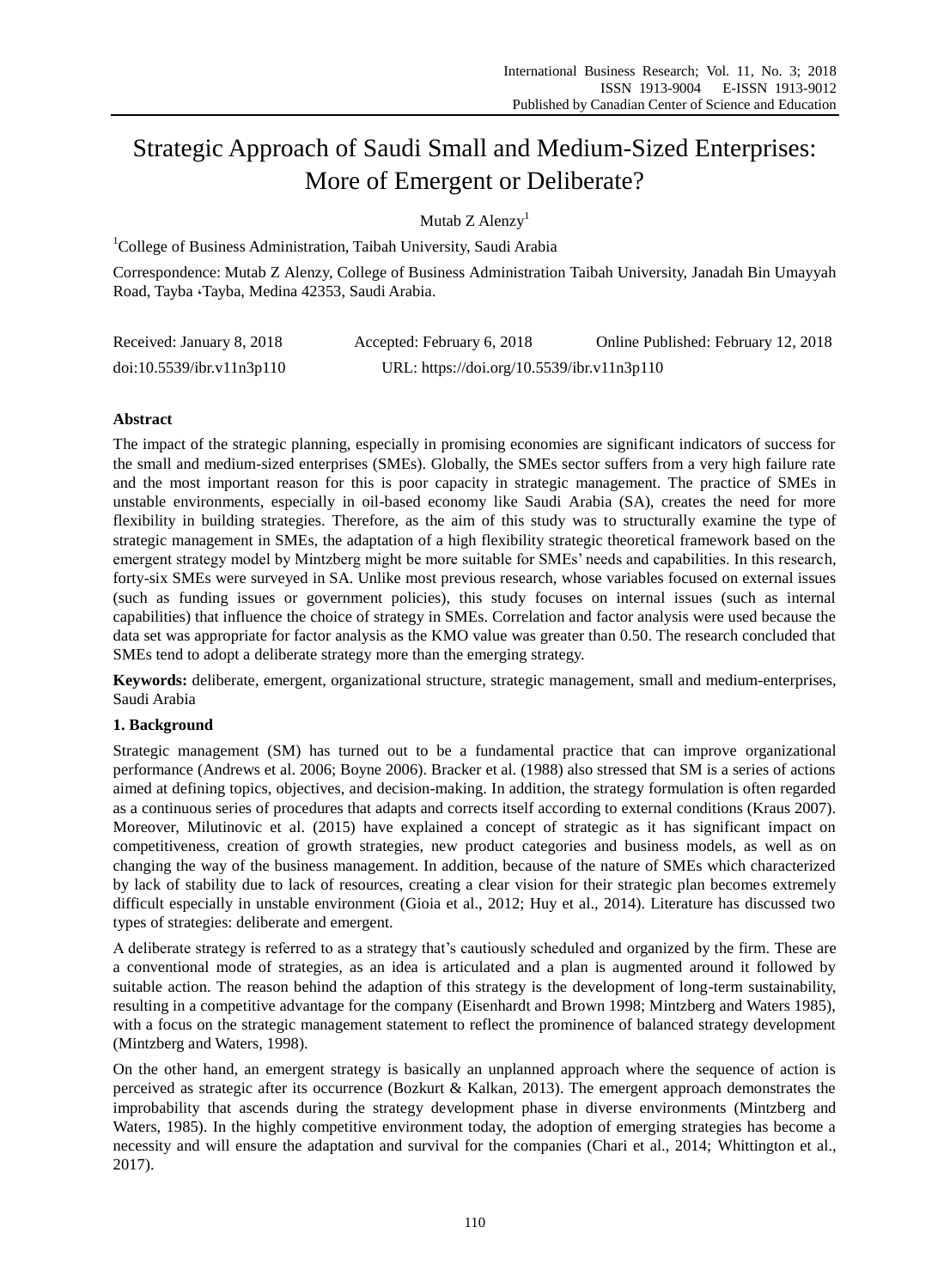Previous studies from Quinn (1978), as well as a study from Mintzberg (1978), have argued that the strategy-making process is an emergent and dynamic procedure and that strategic plans should evolve according to the results and the changes in the internal and external environment of the organisation (Gibbons and O'Connor, 2005). Similarly, Stonehouse and Pemberton (2002) noted that the emergent approach to strategy is a better fit in dynamic and uncertain environments but does not imply a complete absence of strategic orientation. In their study, Mintzberg and Waters (1998) viewed strategy formulation as an evolving and learning procedure and Quinn (1980) noted that the emergent approach considers the instability of the environment and allows managers to make changes to the business strategy at any time, according to the information they have access to. Evaluating the emergent approach to strategy formulation, Mintzberg and Waters (1998) outlined the dearth of rules and regulations on how strategy should be formulated; instead, it illustrates how strategy is formulated. Also, the deliberate and emergent strategies are mutually significant for a firm as the deliberate approach highlights the direction and devises the probable outcome, while the emergent approach relies on strategic learning (Mintzberg and Waters 1985; Mirabeau and Maguire, 2014).

There is also a wholesome deliberate strategy, which is one where, after the selection of an approach, all actions are geared towards the realisation of that plan. As evident, emergent strategy lacks initial objective, but with time it becomes dependable. It is well-matched with SMEs as the reflexive nature chains the productivity of organisations at this level. The contrast manifested between both strategies is evident via certain studies in the subjected field. It has to be considered that strategy origination and organisation is a varying and diverse practice, which often leads to the mutual existence of both strategies.

#### *1.1 Scope of the SMEs in Saudi Arabia*

SMEs sector is vital for economic growth, social development, employment and job creation. Therefore, it is a recognised fact throughout the world that the performance of this sector is closely linked to the economic performance of the country. It can be argued that SMEs sector have the potential to unlock all these benefits for the SA economy because it is a fast-moving sector in SA (Achoui, 2009). According to Oxford Business Group (2015), the SMEs account for around 90% of registered businesses in SA and the sector alone absorbs 75% of the total workforce in SA (Lonial and Carter, 2015). Although there has been considerable support in recent years for the private sector by the government of SA (Alonazi, 2017) as well as according to the G20 Research Group (2016), the privet sector performance and specially the SMEs considered very low. Moreover, according to the World Trade Organization (2016), the median contribution of SMEs to GDP and economic growth in the world is 45% as 49% in developed countries, 35% in developing countries, while is SA the GDP contribution of SMEs is just 20%. The present situation calls for expediting the strategy development procedures into SMEs through authenticated means (Cagliano et al., 2001). The available literature in this domain clearly illustrates the significance of strategy management in SMEs for prolonged sustainability in the market via exploration of novel paths for a firm's survival in a dynamic state (Berry, 1998). The decision-making procedures, thus practiced in SMEs are often characterised as dysfunctional and unsystematic (Dean, 1986). Small enterprises, particularly in SA, lack the strategic perspective of firm's dynamic procedures for sustainable growth (Bamberger, 1982). A survey of Alotaibi and Hana exposed the fact that lack of finance and an effective strategy-making process are major obstacles towards the success of SA SMEs and, in spite of the realisation of the potential benefits related to strategic management, they are not adopted by small firms in SA (2015).

According to the Small and Medium Enterprises General Authority (SMEA) (SMEA, 2016) the SMEs are defined based on two considerations: the number of employees and their income in SA.

| Type of Enterprise | Number of Employees | Annual Income (in million Saudi rivals) |
|--------------------|---------------------|-----------------------------------------|
| Micro              |                     | Less than 3                             |
| Small              | $3 \ge 50$          | $3 \geq 50$                             |
| Medium             | 51 > 249            | 51 > 200                                |
| Large              | 250 or more         | 201 or more                             |

Table 1. Definition of Micro, Small, and Medium Enterprises in SA (SMEA, 2016) \*\*

\*1 Saudi Riyal equal usually to 0.26 US Dollar

\*\*In the absence of income data, the number of full-time employees is the standard

As shown in the table 1, the SMEs in SA divided into three types: micro, small and medium enterprises. With micro companies, the number of employees is between 1 and 5 and the annual income is 3 million or less SA riyals. With small companies, the number of employees between 3 and 50 million SA riyals. With medium companies, the number of employees is between 51 and 249 and annual income is between 51 and 200 million in SA riyals.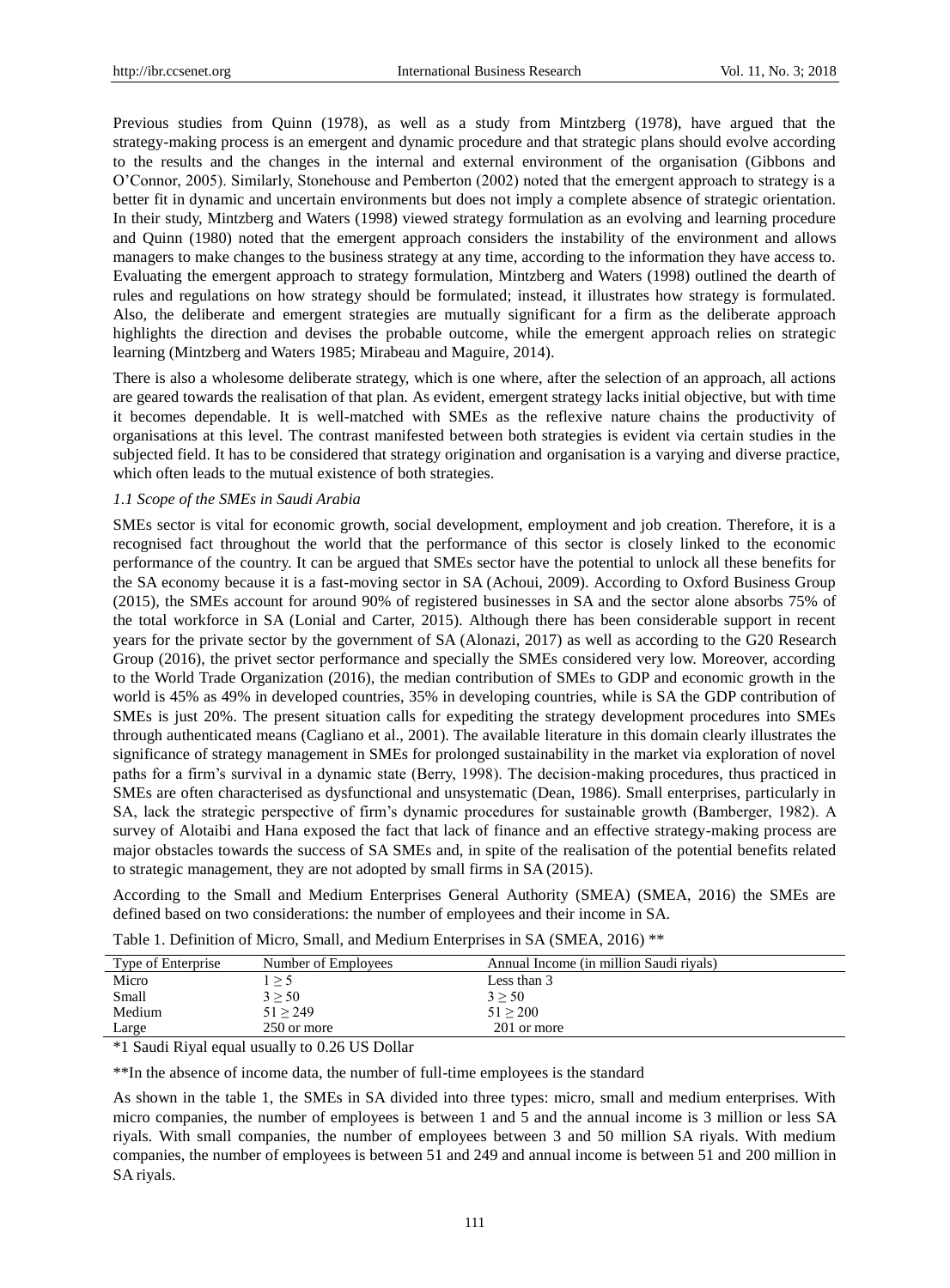In the last few years, there has been a focus on the findings of the linkage between the performance of SMEs and strategic management (Borch and Madsen, 2007). Fixed performance has a direct relationship to the firm's strategic management (Jantunen et al., 2005; Borch and Madsen, 2007). On the other hand, there were some studies that did not find this relationship, such as Smart and Conant (1994) which may be because of the standards followed in those studies, which were based on targeting the growth and profit only (Covin and Slevin, 1989; Wiklund, 1999; Avlonitis and Salavou, 2007).

In addition, Retha Wiesner and Bruce Millett (2012) have explored 1,230 Australian SMEs to figure out the nature and prevalence of strategic practices among them and to ascertain to what extent firm size differentiates the patterning and prevalence of strategic practices. They found that the SMEs in Australia use more of a deliberate approach to strategy-making. Finally, Bozkurt and Kalkan (2013) examined 192 SMEs in Turkey to find out if they adopt more unconscious actions or deliberately planned patterned behaviour (PPB) to guide their actions in their strategies. They found that SMEs adopt more deliberate strategies than emergent strategies. Covin and Slevin (1989) differentiate formal planned strategy formation and the informal emergent strategy formation in their survey of SMEs in unfriendly and friendly environments. The outcome was that no direct linkage was found between firm strategy formation and its performance. However, once organisation structure is added as an interviewing variable, the outcomes are more useful.

In summary, the range of SMEs in general and SA in particular has not been covered from the point of view of strategic management, except to a limited extent and sometimes we find inconsistencies in research results (Soininen et al., 2012, p. 614). This research is a contribution to the knowledge of the strategic directions of SMEs in SA, which will remove some of the blurring of this important sector in relation to the science of management strategies. Thus, primary objective of this study is to identify that SMEs could be categorised as either emergent or deliberate in their strategic approaches.

#### **2. Method**

#### *2.1 Design*

A quantitative methodology is consistent with this objective. The choice of a positivist paradigm is the directional outlook of research towards the type of results it will produce. In addition, a quantitative research approach standardises the utilisation of a deductive scheme, thus giving proper orientation to the procedure. The quantitative research aligns with focused (deductive) study and qualitative research revolves around an exploratory domain (inductive). The elementary objective behind current study, entailing the practices of strategic management in SA SMEs, calls for deduction from available data and information. As per subscribed circumstances, the current study is deductive in nature, employing scientific evidence to formulate a theory.

#### *2.2 Subjects*

This research has used various sectors of SMEs' executive managers in SA and they were contacted electronically and encouraged to participate in this research. Seventy SMEs were emailed to participate in this study. In this survey, all participants had to be adult employees to participate. The respondents were selected from the mid and top-level hierarchies of SMEs operating in SA. Companies were communicated with through their official email and requested to collaborate in the survey.

#### *2.3 Tool and Data Collection Method*

The data has been collected using a survey questionnaire developed by Slevin and Covin (1997). In this survey, an emergent and deliberate scale were developed for participants (questions: 11–15) and mechanistic and organic structure was formulated for the responses of a few questions (17–18). In addition, the reliability coefficients were tested in this research.

All companies were selected based on a rating of the SMEA and any company that does not comply with these criteria was excluded from the research. We also excluded SMEs that have been working actively for less than 4 years, to ensure that these projects have sufficiently exercised strategic practices and are able to differentiate between deliberate and emerging strategy. For example, the nature of emerging strategic management is based on learning from mistakes and often these SMEs will not be able to learn from their experiences with less than four years of continuous work.

#### *2.4 Data Analysis*

The data analysis was carried out via an SPSS 24. First, descriptive analysis was used; followed by functional analysis to explore the relation between the constructs in each domain. Subsequently, there is a dual considerable choice with respect to research methodology, experimental and survey (Creswell, 2013). Survey research,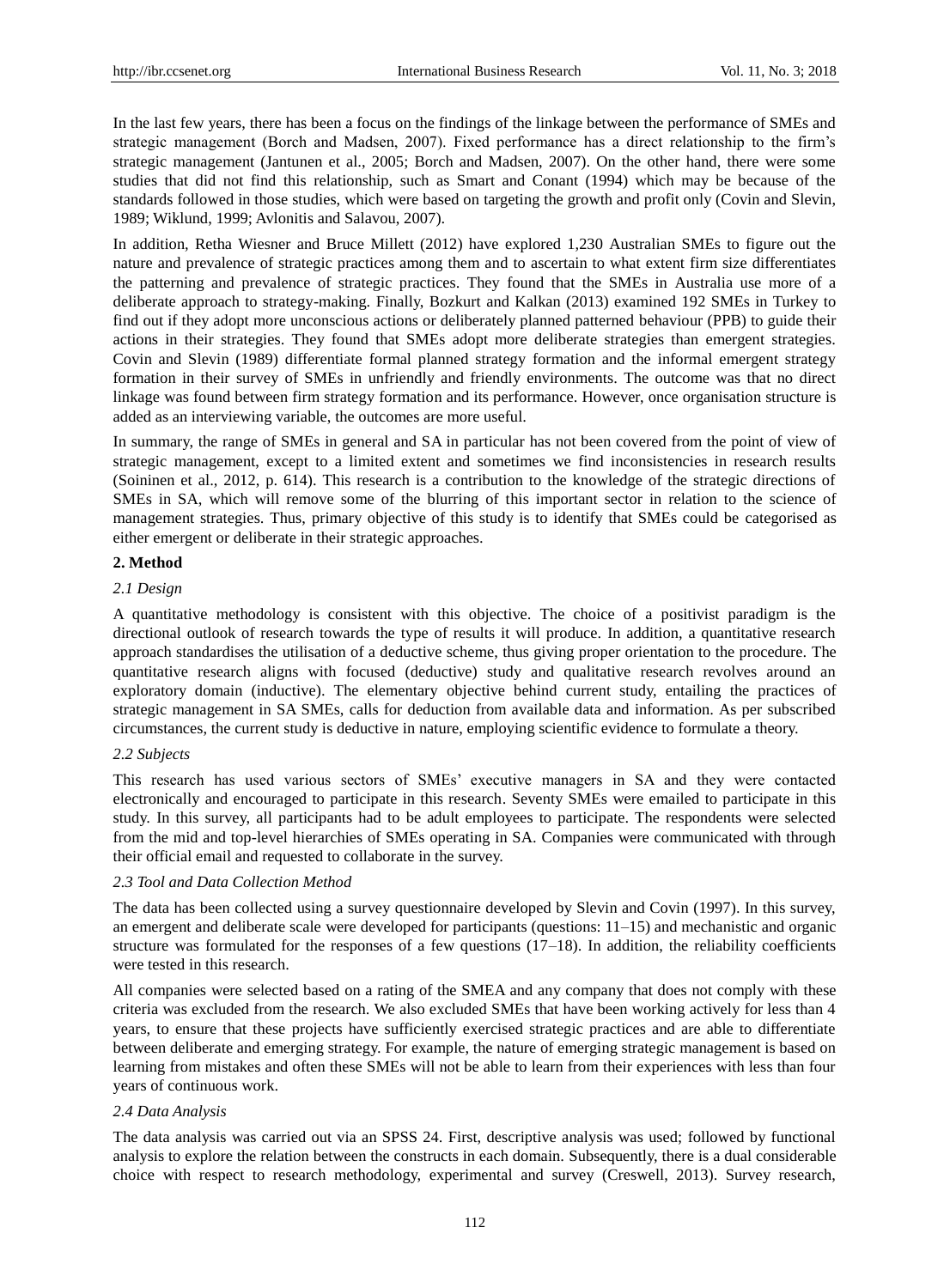distributes a quantitative sketch of details in a given populace via longitudinal arrangement, while simplifying the progress from the small sample to a larger populace (Creswell, 2013). The new enterprise policy that could be utilised is experimental design that inclines to place few conditional constraints on one group and witness the outcome while concealing the same from the other group. This strategy could not be employed in our study as our current research is grounded in prevailing tendencies that can be observed through survey.

#### **3. Analysis and Findings**

In terms of measurements, this research used the scale of the strategy of emergent-to-deliberate which developed by Slevin and Covin (1997). Besides, the five items, 7-point scale was used to measure the type of strategy formation pattern. Furthermore, to measure the mechanization of SMEs structures, this research used the organization structure scale with the seven items, 7-point scale.

Table 2 shows the basic characteristics of SMEs involved in the research.

Table 2. Descriptive Statistics for SMEs

| F/P                               | Frequency      | Percentage |
|-----------------------------------|----------------|------------|
| Firm Type:                        |                |            |
| Production                        | 5              | 10.9%      |
| Service                           | 30             | 66%        |
| Trade                             | 11             | 22.9%      |
| Size:                             |                |            |
| Micro                             | 18             | 39.1%      |
| Small                             | 21             | 45.7%      |
| Medium                            | 7              | 15.2%      |
| Age:                              |                |            |
| 4-6 years (Low)                   | 16             | 34.8%      |
| 7 or more (High)                  | 30             | 65.2%      |
| Management Level:                 |                |            |
| General Manager                   | 18             | 39.2%      |
| Finance                           |                | 2.2%       |
| Marketing                         | 5              | 10.6%      |
| Founder                           | 18             | 39.2%      |
| <b>HR</b> Director                | $\overline{c}$ | 4.4%       |
| <b>Quality Manger</b>             | 1              | 2.2%       |
| <b>Public Relationship Manger</b> | 1              | 2.2%       |
| Existence of Strategic Plan:      |                |            |
| Yes                               | 42             | 91.3%      |
| No                                | $\overline{4}$ | 8.7%       |

Out of seventy SMEs, only 46 subjects were suitable for data analysis. Table 2 shows the descriptive statistics, which is, include all the basic elements of the data as well as the value of each element.

Table 3 shows the reliability of the tool used in this study.

Table 3. The reliability coefficients for variables

| Variables                        | Number of Items Cronbach's Alpha |
|----------------------------------|----------------------------------|
| <b>Organizational Structures</b> | .854                             |
| <b>Strategies</b>                | 744                              |

In table 3, the result of Alpha Cronbach coefficients was accepted because it was higher than 0.50. According to the Nunnally (1978) the Alpha coefficients can be accepted if they were higher than 0.70. As well as according to Bagozzi and Yi (1988), and he Alpha coefficients can be accepted if they were higher than 0.50.

#### *3.1 Strategy*

To assess the various factors associated with the strategic used in the SMEs, table (4) shows the constructs of each variable.

|  | Table 4. Total Variance Explained for Strategies |  |
|--|--------------------------------------------------|--|
|  |                                                  |  |

|           |       | <b>Initial Eigenvalues</b> |                 | <b>Extraction</b><br>Loadings |           |                | Sums of Squared Rotation Sums<br>Loadings |         | of<br><b>Squared</b> |
|-----------|-------|----------------------------|-----------------|-------------------------------|-----------|----------------|-------------------------------------------|---------|----------------------|
| Component | T.    | % of V.                    | Cumulative % T. |                               | $%$ of V. | Cumulative %T. |                                           | % of V. | Cumulative %         |
|           | 2.494 | 49.872                     | 49.872          | 2.494                         | 49.872    | 49.872         | 2.037                                     | 40.746  | 40.746               |
| 2         | 1.224 | 24.482                     | 74.353          | 1.224                         | 24.482    | 74.353         | 1.680                                     | 33.607  | 74.353               |
| 3         | .547  | 10.950                     | 85.303          |                               |           |                |                                           |         |                      |
| 4         | .464  | 9.276                      | 94.579          |                               |           |                |                                           |         |                      |
| 5         | .271  | 5.421                      | 100.000         |                               |           |                |                                           |         |                      |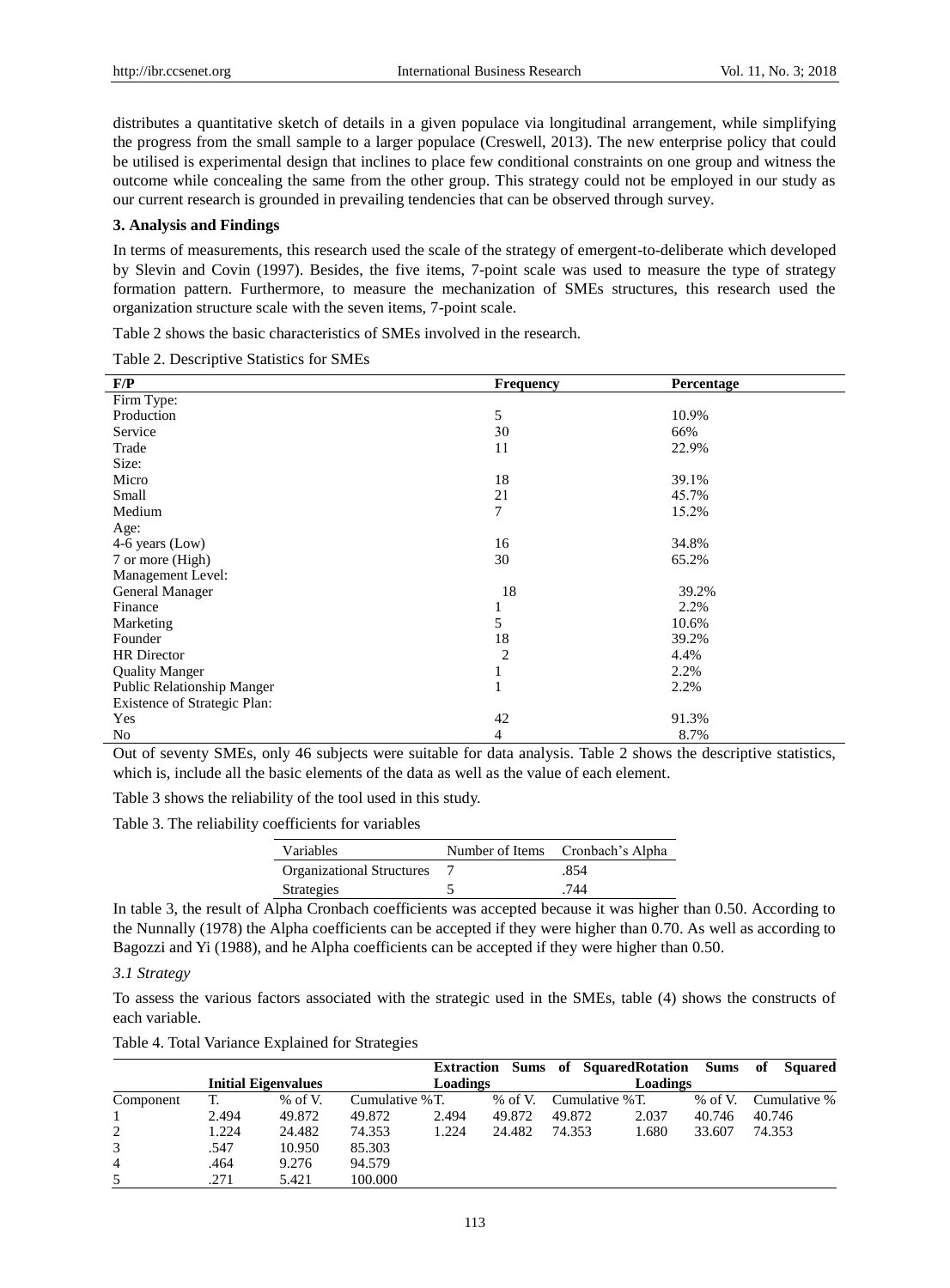#### \*V=Variance; T= Total

The cumulative percent in rotation sums of squared loadings is 74.353. As show in to the total variance explained for organizational structures (Table 4), the one factor resulted in factor analysis explained 74.353 percent of the total variance. As well as all communalities values are more than 0.50.

To find the relation between basic variables of the SMEs, Pearson correlation was conducted as shown in table 5.

Table 5. Pearson correlation values of the basic components of the SMEs

| Data $(n=46)$ |                            | Strategy | Structure | <b>Size</b> | Age       |
|---------------|----------------------------|----------|-----------|-------------|-----------|
| Strategy      | Pearson Correlation        |          | $.663**$  | $-0.278$    | $-.337$   |
|               | $Sig. (2-tailed)$          |          | 0.000     | 0.061       | 0.022     |
| Structure     | <b>Pearson Correlation</b> |          |           | $-0.229$    | $-0.178$  |
|               | $Sig. (2-tailed)$          |          |           | 0.127       | 0.236     |
| Size          | <b>Pearson Correlation</b> |          |           |             | $.535***$ |
|               | $Sig. (2-tailed)$          |          |           |             | 0.000     |
| Age           | <b>Pearson Correlation</b> |          |           |             |           |
|               | $Sig. (2-tailed)$          |          |           |             |           |

\*\*. Correlation is significant at the 0.01 level (2-tailed).

\*. Correlation is significant at the 0.05 level (2-tailed).

In this research, the strategy of the companies was categorized by two continuums: the deliberate strategy and the emergent strategy. By using the six items, 7-point scale to measure the construct of strategy formation pattern of the company so we can identify the type of the strategy. As the higher grades in this scale mean that the company adopts the deliberate strategy and in contrast, if the company achieved lower grades in the scale, this means that the company uses the emergent strategy.

In order to verify the relationships between both the adopted and emerging strategies, the organizational structure (mechanistic and organic), the age of the company and the size of the company, the Pearson correlation was used as shown in Table 5. In addition, one to one relationship in the correlation table between the dependent variables and independent variables is in the value of Pearson correlation coefficients.

As shown in Table 5, the second issue (Strategy is positively connected to the organizational structures) is a valid issue as the pattern of strategy formation and structure of the company. There is no positive relationship between the deliberate strategy with the age of the company (-0.278). However, there is a weak negative correlation between deliberate strategy and company size (-.337\*).

#### **4. Discussion**

In this study, quantitative research methods were used with a questionnaire on a random sample of SMEs in SA. This study aims to explore the trends of the relationship between the strategic direction of SMEs in SA (deliberate strategies or emerging strategies) and the organisational structures in SA SMEs.

The first issue of the research focuses on showing the descriptive direction of SMEs in relation to the strategic spread. Results suggested that the SMEs adopted more emergent strategies compared to deliberate strategies. From the data results we found that, for a total of 46 SMEs that were studied, 92% of the SMEs in SA adopted more of a planned strategy, while 9% seemed to use more of an emergent strategy.

#### *4.1 Deliberate and Emergent Strategies*

Although the result of this research, which proves that the majority of SMEs follow the deliberate approach, the results of this research came in line with much previous research. Stonehouse and Pemberton (2002) completed a study in the United Kingdom on the service and manufacturing sectors and they found that SMEs preferred analysis as a first step before making any important decisions and actions, which is the main point of view in the deliberate approach. Also, Wongsawan (2009), in his study of how contextual variables impact the process of formulating strategy, found that a positive relation impact happens between benign environments, the process of the planned strategy formation, the organisational structure of the mechanisms and friendly environments.

On the other hand, the result of our research contrasts with some studies whose results have concluded that SME strategies are radically different within large firms. Harris et al. (2000) highlighted that SMEs rely on personal relationships to make their own strategy, which is inherently emerging and adapted to the environment. While Verreynne (2006) assumes that there is no strategic mode of rationality for small businesses, Mazzarol and Reboud (2006, p. 263), as well as Mintzberg and Waters (1985) maintain that small businesses have an emerging approach and do not follow the planned and systematic approach. Therefore, SMEs offer a unique context for examining strategy approaches since they use a wide range of strategic behaviour. It can start from deliberate strategy and continue until becoming unintentionally emergent at the end (Leitner, 2014).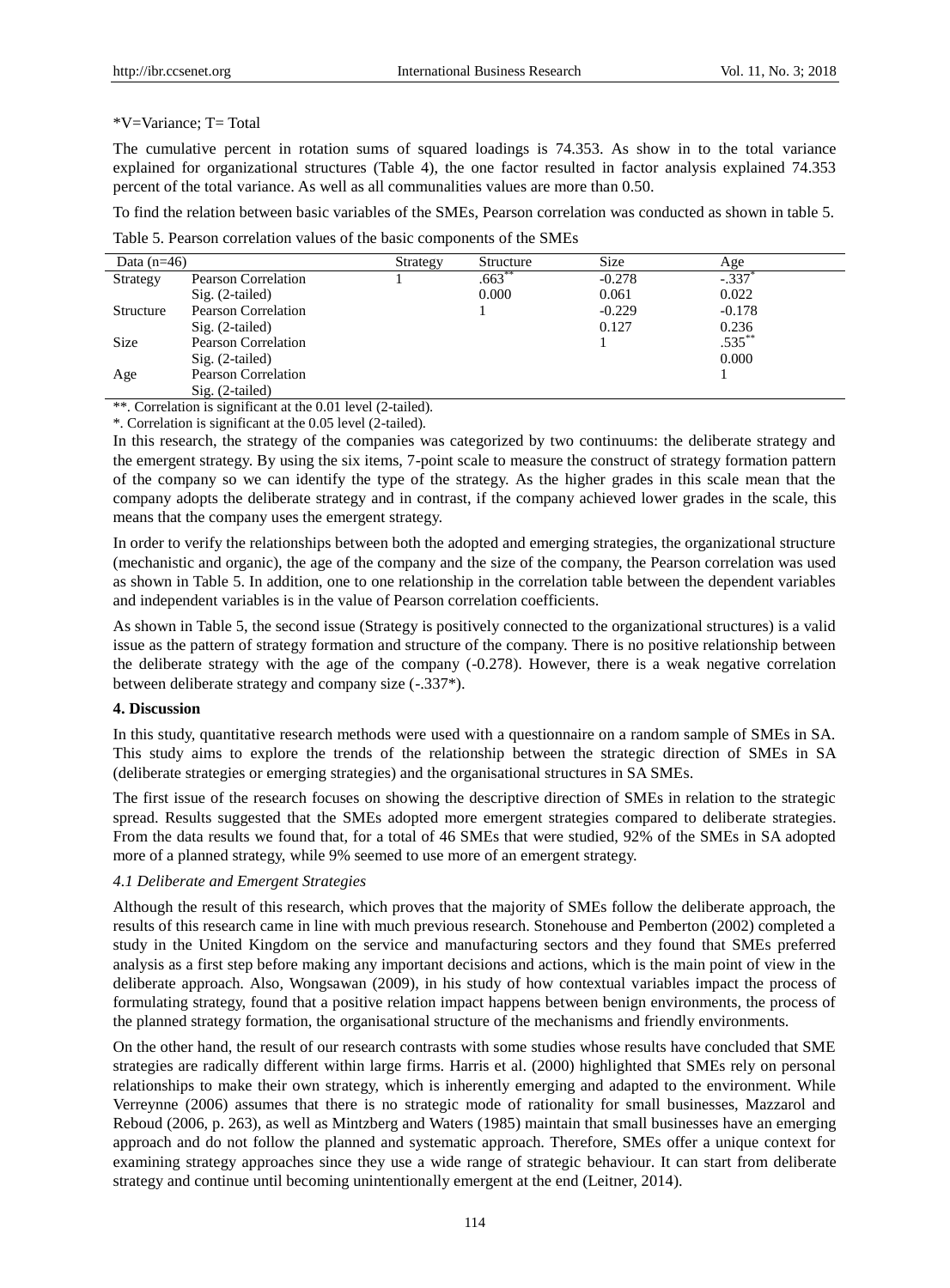The use of deliberate strategy in SMEs in SA is due to a weakness in the entrepreneurial culture among SA entrepreneurs. As most entrepreneurs attempt to avoid any risk as much as possible by adopting a traditional planning style. In addition, the majority of the strategic planners in SMEs are copying other projects, which is contrary to what characterizes the emerging strategic style, which stimulates innovation and the knowledge sharing among the firm.

#### *4.2 Organization Structure*

In the second issue in this study, we tested the relationship effect between the strategies and the organisational structure in SMEs. The results supported the conception of interactions in the SMEs between the strategy formation pattern and the structure of the company. Based on the search results, the processes of the formation of the deliberate strategy match the features of the mechanistic structure, while emerging strategic formation processes must be in line with organic structural characteristics. What distinguishes the mechanistic structures is that it tends to rely on strict policies and rules in order to move away from the uncertainty of strategies and administrative matters, which is in line with the strategic orientations of deliberate thinking. In the case of organic structures, they are characterised by adapting quickly to volatile situations because of high flexibility and this is consistent with the strategic directions in the emerging thinking.

As indicated earlier, previous studies have supported this position, such as Covin and Slevin (1997). Linking the mechanistic organisational structure with planned strategy is positively associated with the firm's growth; on the other hand, the organic organisational structure is positively linked with the emergent strategy. These outcomes indicate the impact of planned and emergent strategies as contingency variables on various performance results.

#### **5. Conclusions**

The aim of this study was to investigate the general trend of strategic management used in SA SMEs. The theoretical perspective used in this study was based on Mintzberg's emerging strategic methodology. In addition, an explanation was provided on the methodologies used in this research, as well as covering the previous studies and reviewing the literature. This research concluded that most of SA SMEs are using deliberate strategies rather than emergent strategies. One of the limitations of this study was related to the sample. For example, any firm operating less than four years has been excluded from the data. As well as the exclusion of any firm that is larger than the standards used to classify SMEs in SA, which were adopted in this research based on the SMEA standards. The research study suggests for further research focusing on the role of stakeholders in directing the SMEs with adopting the deliberate approach.

#### **Acknowledgements**

This research was supported by Taibah University and Saudi Culture Mission in Australia. I would like to express my very great appreciation to Dr. Wadi Alonazi for his comments that greatly improved the manuscript.

#### **References**

- Achoui, M. M. (2009). Human resource development in Gulf countries: an analysis of the trends and challenges facing Saudi Arabia. *Human Resource Development International, 12*(1), 35-46. https://doi.org/10.1080/13678860802638826
- Alonazi, W. B. (2017). Exploring shared risks through public-private partnerships in public health programs: a mixed method. *BMC public health, 17*(1), 571. https://doi.org/10.1186/s12889-017-4489-z
- Alotaibi, M., & Hana, J. (2015). Strategic Planning in Saudi SMEs: Case Studies in the Private Health Insurance Sector. *Browser Download This Paper*.
- Andrews, R., Boyne, G. A., & Walker, R. M. (2006). Strategy content and organizational performance: An empirical analysis. *Public Administration Review, 66*(1), 52-63. https://doi.org/10.1111/j.1540-6210.2006.00555.x
- Authority, (2016). *The Small & mdium enterprises identify*.
- Avlonitis, G. J., & Salavou, H. E. (2007). Entrepreneurial orientation of SMEs, product innovativeness, and performance. *Journal of Business Research, 60*(5), 566-575. https://doi.org/10.1016/j.jbusres.2007.01.001
- Bagozzi, R. P., & Yi, Y. (1988). On the evaluation of structural equation models. *Journal of the academy of marketing science, 16*(1), 74-94. https://doi.org/10.1177/009207038801600107
- Bamberger, I. (1982). Portfolio analysis for the small firm. *Long Range Planning, 15*(6), 49-57. https://doi.org/10.1016/0024-6301(82)90007-3
- Berry, M. (1998). Strategic planning in small high tech companies. *Long Range Planning, 31*(3), 455-466.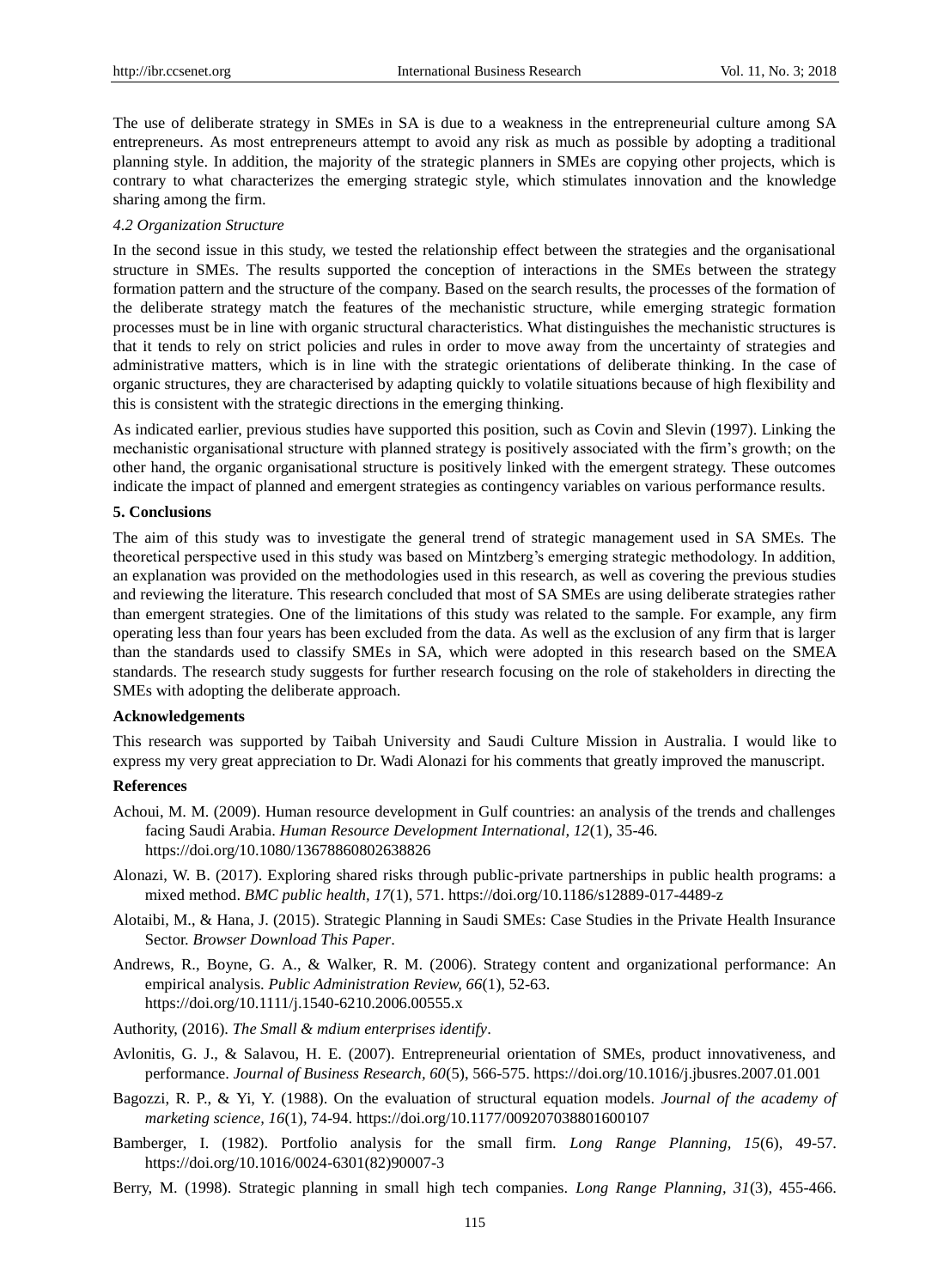https://doi.org/10.1016/s0024-6301(98)80012-5

- Borch, O. J., & Madsen, E. L. (2007). Dynamic capabilities facilitating innovative strategies in SMEs. *International Journal of Technoentrepreneurship, 1*(1), 109-125. https://doi.org/10.1504/ijte.2007.014731
- Bozkurt, Ö. Ç., & Kalkan, A. (2013). Strategic focus in Turkish SMEs: emergent or deliberate strategies? *Procedia-Social and Behavioral Sciences, 99*, 929-937. https://doi.org/10.1016/j.sbspro.2013.10.566
- Bracker, J. S., Keats, B. W., & Pearson, J. N. (1988). Planning and financial performance among small firms in a growth industry. *Strategic Management Journal, 9*(6), 591-603. https://doi.org/10.1002/smj.4250090606
- Chari, S., Katsikeas, C. S., Balabanis, G., & Robson, M. J. (2014). Emergent marketing strategies and performance: The effects of market uncertainty and strategic feedback systems. *British Journal of Management, 25*(2), 145-165. https://doi.org/10.1111/j.1467-8551.2012.00843.x
- Covin, J. G., & Slevin, D. P. (1989). Empirical relationship among strategic posture environmental context variables, and new venture performance. *Frontiers Entrepreneurship Research, 16*(5), 124-133.
- Creswell, J. W. (2013). *Research design: Qualitative, quantitative, and mixed methods approaches*: Sage publications.
- Dean, B. V. (1986). The project-management approach in the "systematic management" of innovative start-up firms. *Journal of business venturing, 1*(2), 149-160. https://doi.org/10.1016/0883-9026(86)90011-x
- Eisenhardt, K. M., & Brown, S. L. (1998). Competing on the edge: Strategy as structured chaos. *Long Range Planning, 31*(5), 786-789. https://doi.org/10.1016/s0024-6301(98)00092-2
- Gibbons, P. T., & O'Connor, T. (2005). Influences on strategic planning processes among Irish SMEs. *Journal of Small Business Management, 43*(2), 170-186. https://doi.org/10.1111/j.1540-627x.2005.00132.x
- Gioia, D. A., Nag, R., & Corley, K. G. (2012). Visionary ambiguity and strategic change: The virtue of vagueness in launching major organizational change. *Journal of Management Inquiry, 21*(4), 364-375. https://doi.org/10.1177/1056492612447229
- Group. (2016). *Growth strategy of Saudi Arabia*. Retrieved from
- Group. (2015). *The Report: Saudi Arabia* (9781910068397). Retrieved from <https://books.google.com.au/books?id=WCa-DQAAQBAJ>
- Harris, S., Forbes, T., & Fletcher, M. (2000). Taught and enacted strategic approaches in young enterprises. *International Journal of Entrepreneurial Behavior & Research, 6*(3), 125-145. http://www.emeraldinsight.com/doi/abs/10.1108/13552550010346217
- Huy, Q. N., Corley, K. G., & Kraatz, M. S. (2014). From support to mutiny: Shifting legitimacy judgments and emotional reactions impacting the implementation of radical change. *Academy of Management journal, 57*(6), 1650-1680. http://amj.aom.org/content/57/6/1650
- Jantunen, A., Puumalainen, K., Saarenketo, S., & Kyläheiko, K. (2005). Entrepreneurial orientation, dynamic capabilities and international performance. *Journal of International Entrepreneurship, 3*(3), 223-243. https://doi.org/10.1007/s10843-005-1133-2
- Kraus, S. (2007). Strategic planning in new ventures and young SMEs. *21st Century Management-A Reference Handbook*, 73-81. https://doi.org/10.4135/9781412954006.n8
- Lonial, S. C., & Carter, R. E. (2015). The impact of organizational orientations on medium and small firm performance: A resource - based perspective. *Journal of Small Business Management*, 53(1), 94-113. https://doi.org/10.1111/jsbm.12054
- Mazzarol, T., & Reboud, S. (2006). The strategic decision making of entrepreneurs within small high innovator firms. *International Entrepreneurship and Management Journal, 2*(2), 261-280. https://doi.org/10.1007/s11365-006-8688-9
- Milutinović, R., Stošić, B., & Mihić, M. (2015). Concepts and importance of strategic innovation in SMEs: Evidence from Serbia. *Management: Journal of Sustainable Business and Management Solutions in Emerging Economies, 20*(77), 35-42. https://doi.org/10.7595/management.fon.2015.0030
- Mintzberg, H. (1978). Patterns in strategy formation. *Management science, 24*(9), 934-948. https://doi.org/10.1287/mnsc.24.9.934
- Mintzberg, H., & Waters, J. (1998). Of strategies, deliberate and emergent. *The strategy reader. Oxford:*